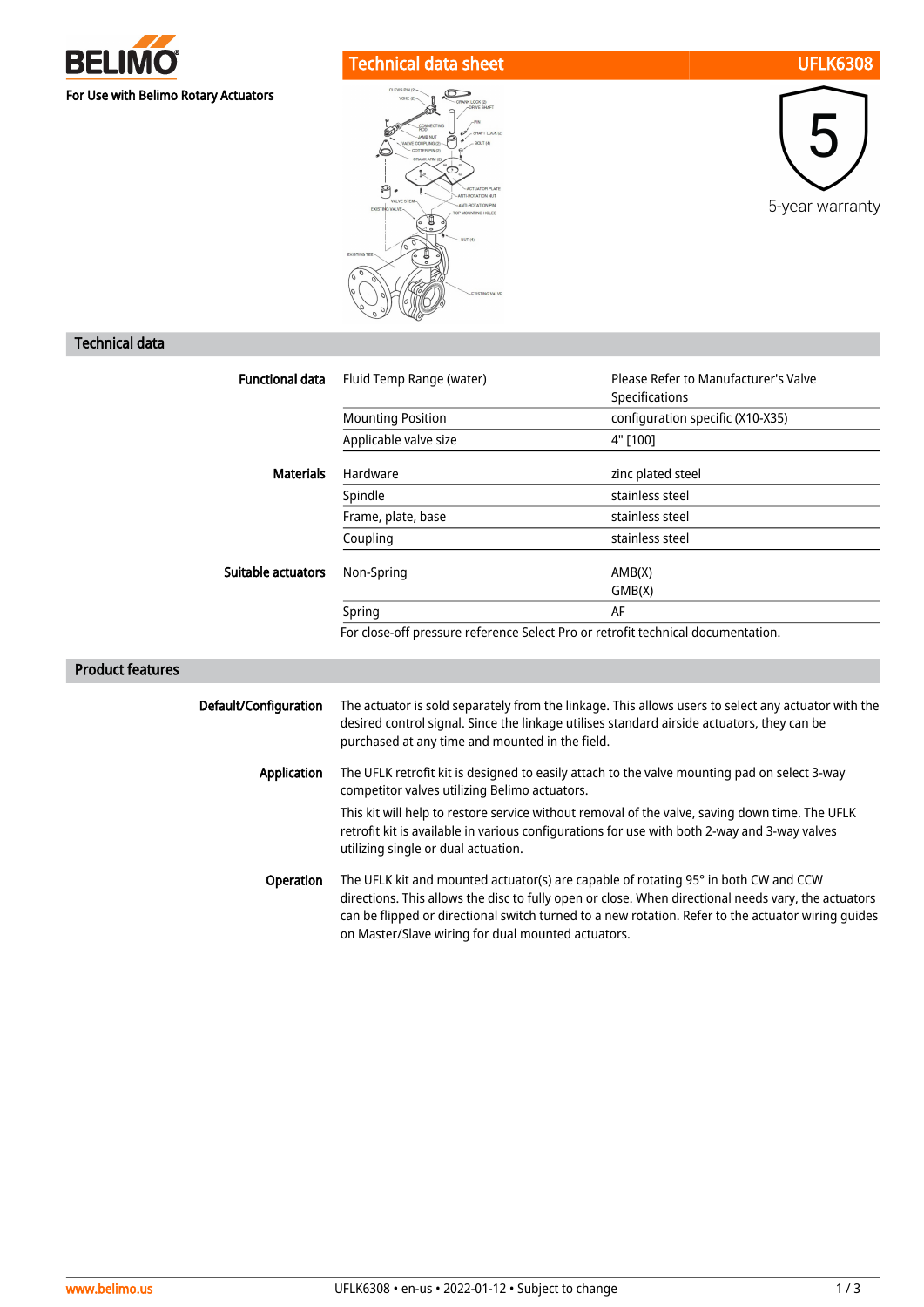





### GKB, GKX, GMB, GMX





### GKB, GKX, GMB, GMX

| $\cdot$ . | ٬¬۰ |  |
|-----------|-----|--|